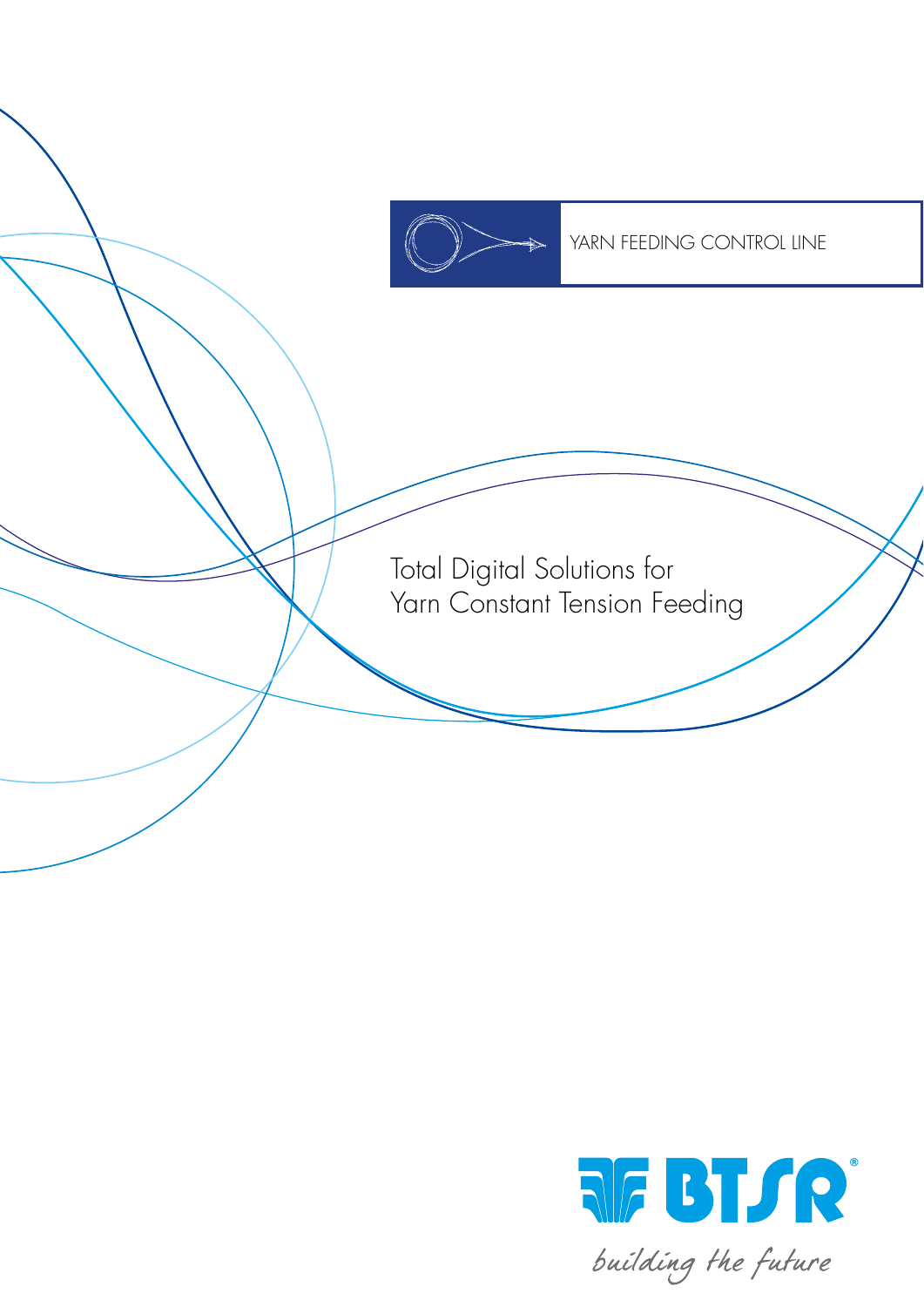

# **EXCELLENCE**

TOP PERFORMANCES

MEASURABLE BENEFITS

#### **'FULL DIGITAL CONTROL' TECHNOLOGY FOR CONSTANT TENSION FEEDING**

The recent textile market evolution is characterized by the use of more and more sophisticated row materials whose costs push organizations to adopt control systems able to guarantee a high product quality by minimizing the yarn used in the textile process.

BTSR Yarn Feeding Line represents an advanced package of unique solutions on the market, in terms of functionality and performance, capable of controlling and adjusting with utmost accuracy the tension of yarn fed in the course of production processes.

BTSR Constant Tension Feeders represent the best guarantee for your quality and production efficiency goals.



#### **PATENTS IN 'INNOVATION, OUR CHALLENGE'**

#### **BTSR® Patented Solutions**

BTSR Feeding Solutions are provided with unique advanced functions, covered by international Patents in order to protect BTSR Intellectual Property:

- Self-learning LFA Function
- Automatic Regulation of Stitches "Cammes"
- Reverse Function for Constant Tension Recovery
- Constant LFA Pre-Tension Function
- Automatic Identification Function
- AUTO OFFSET Function for automatic calibration of the feeder tension sensor

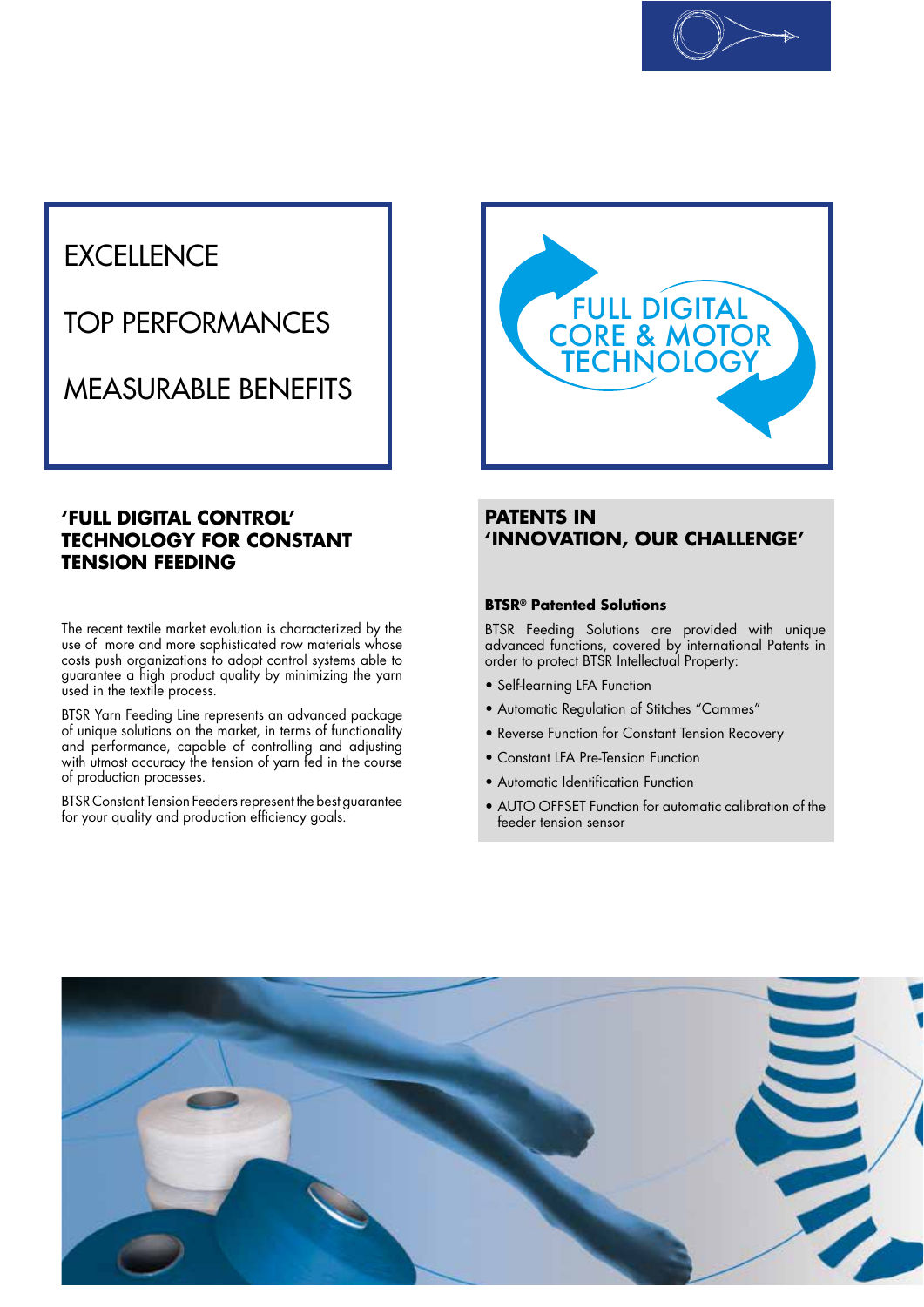#### **ULTRAFEEDER2**



## **Ultimate processor technology and advanced materials All-in-One**

**Main Applications:** Sock/Hosiery, Seamless, Flat Knitting Machines, Looms (Cotton, Raschel, Label and ribbon production,...).

The result of BTSR +30 years in developing Constant Tension Feeding Technology and following the worldwide success of the ULTRAFEEDER leadership in the market.

ULTRAFEEDER2 represents a further and drastic step ahead by overcoming technology state-of-art both in terms of inner processor technology and advanced materials utilized.









#### **FEATURES AND BENEFITS**

- **New Processor** x 10 Faster Response Time for utmost acceleration dynamics control, better tension feeding control and unique performances during the feeding of yarns having high absorption discontinuity
- **Improved motor torque** allowing enhanced performances in feeding yarns with high selections dynamics
- **New high resolution load cell sensor** for x2 accuracy improvement
- **Clockwise / Anti-clockwise rotation** symmetrical yarn thread up for left and right yarn feeding
- **INC-DEC Function** possibility to INCrease or DECrease gradually the yarn tension with a resolution of 0,1 gr for Unlimited Graduation Compression
- **Advanced Materials** built up with the most advanced materials (aluminium, magnesium, carbon fiber) bringing unique features in terms of lightness, strength and size
- **New design and ergonomics** upper positioned display, optimized space around the wheel, led keys buttons, graphic display, a product fully designed for user-friendly operations
- **LFA self-learning function** (with MATRIX CONTROLLER, optional): yarn consumption selflearning and control (BTSR® patent).
- **TARGET function** set production target in meters with the relative automatic machine stop
- **ALL YARNS FEEDING** able to feed any type of yarn thin bare and covered elastomers, nylon, cotton and technical fibers for traditional and technical articles (e.g. medical socks, body, etc.)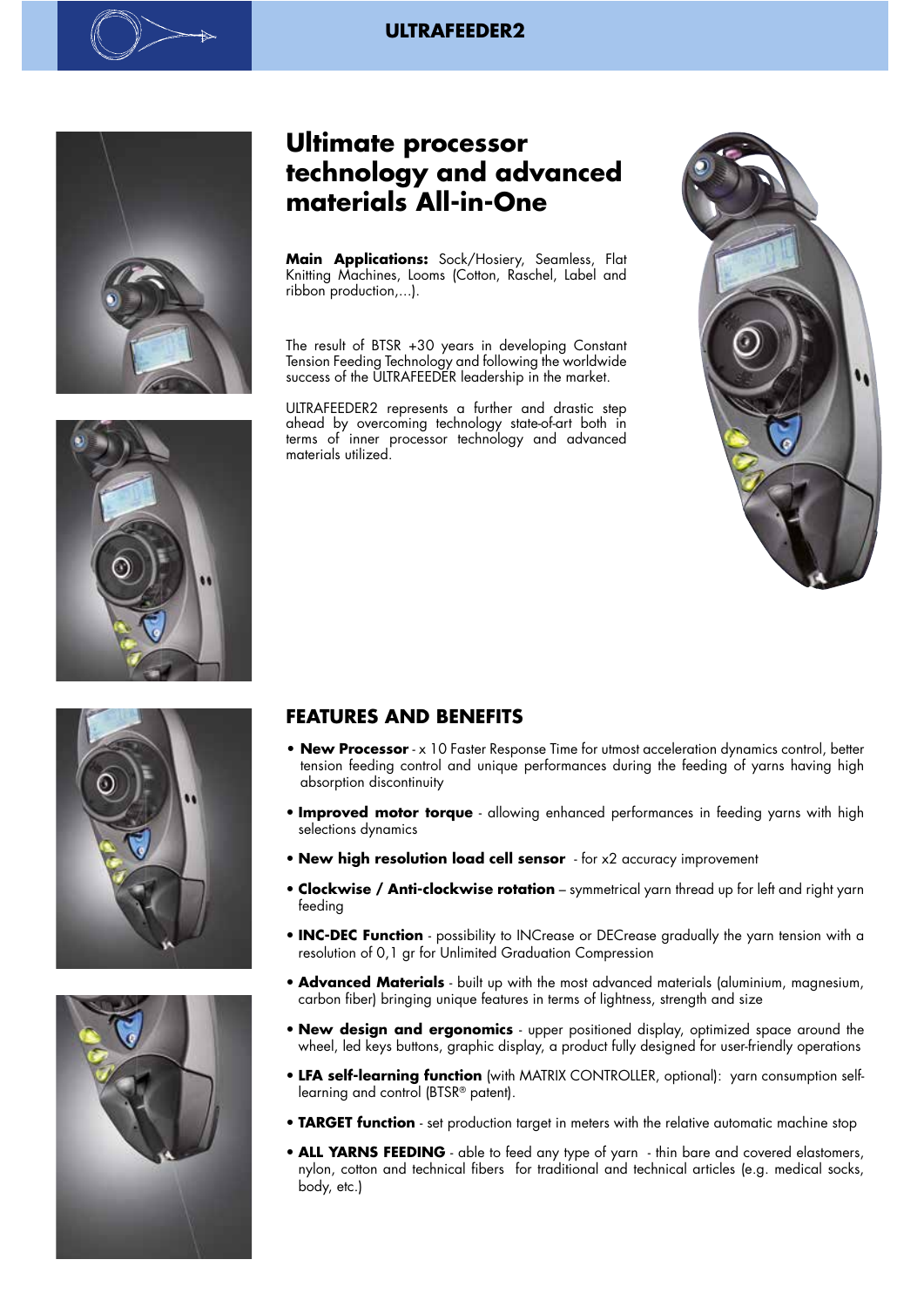#### **UNIFEEDER2**

![](_page_3_Picture_1.jpeg)

## **Breakthrough Technology in Storage Feeding**

**Main Applications:** Sock/Hosiery, Seamless and Knitting Machines.

UNIFEEDER2 represents a breakthrough solution drastically overcoming the state-of-art of storage feeding technology, destined to supply an epochal change in textile market technological offer.

A new concept multi-patented system able to guarantee a total combined yarn feeding and storage control, thus representing the first 'positive storage' feeder Concept introduced on the market.

![](_page_3_Picture_6.jpeg)

![](_page_3_Picture_8.jpeg)

![](_page_3_Picture_9.jpeg)

### **FEATURE AND BENEFITS**

- **Unique 'Revolving Drum' Technology** (BTSR® Patent) thanks to an advanced algorithm, it allows a revolutionary UNTWISTING concept. UNIFEEDER2 drum is able to run at the same yarn knitting speed required by the machine and grants 'Zero Twisting' yarn into the knitting process
- **In-built Yarn Constant Tension Feeding system** (BTSR® Patent) composed by a floating magnetic ring driven by a high resolution load cell, it allows a real-time yarn feeding tension compensation with only 100 microseconds reaction time even during sudden machine speed variations or stitch selections
- **In-built Optical Ring** it allows precise Yarn Storage and Length of Yarn Consumption (LFA) measurements and a perfect Stitch Cams Compensation (Auto LFA Function, BTSR® patent). Unique benefits in terms of constant garment size, no yarn misplating (Vanisè), no need to adjust output yarn brakes
- **Input Motor torque Control System** it detects and compensates input yarn tears thus monitoring yarn input anomalies and breakages (Input Yarn Tension Peaks, Input Yarn breakage, Input Yarn knots)
- **Quality Index** (BTSR® Patent) 'QI' Quality Index value allows to automatically monitoring and controlling the real quality of the knitting process and preventing any risk to production out of the desired quality range
- **Graphic Display and Led Keys**  Real time graphic display of main yarn feeding information (Yarn Speed (LFA) – Yarn Tension – Quality Histogram - Quality Index (QI), …)
- **Minimized size and weight** for simple and cost-saving installation configurations (i.e. single ring, ..)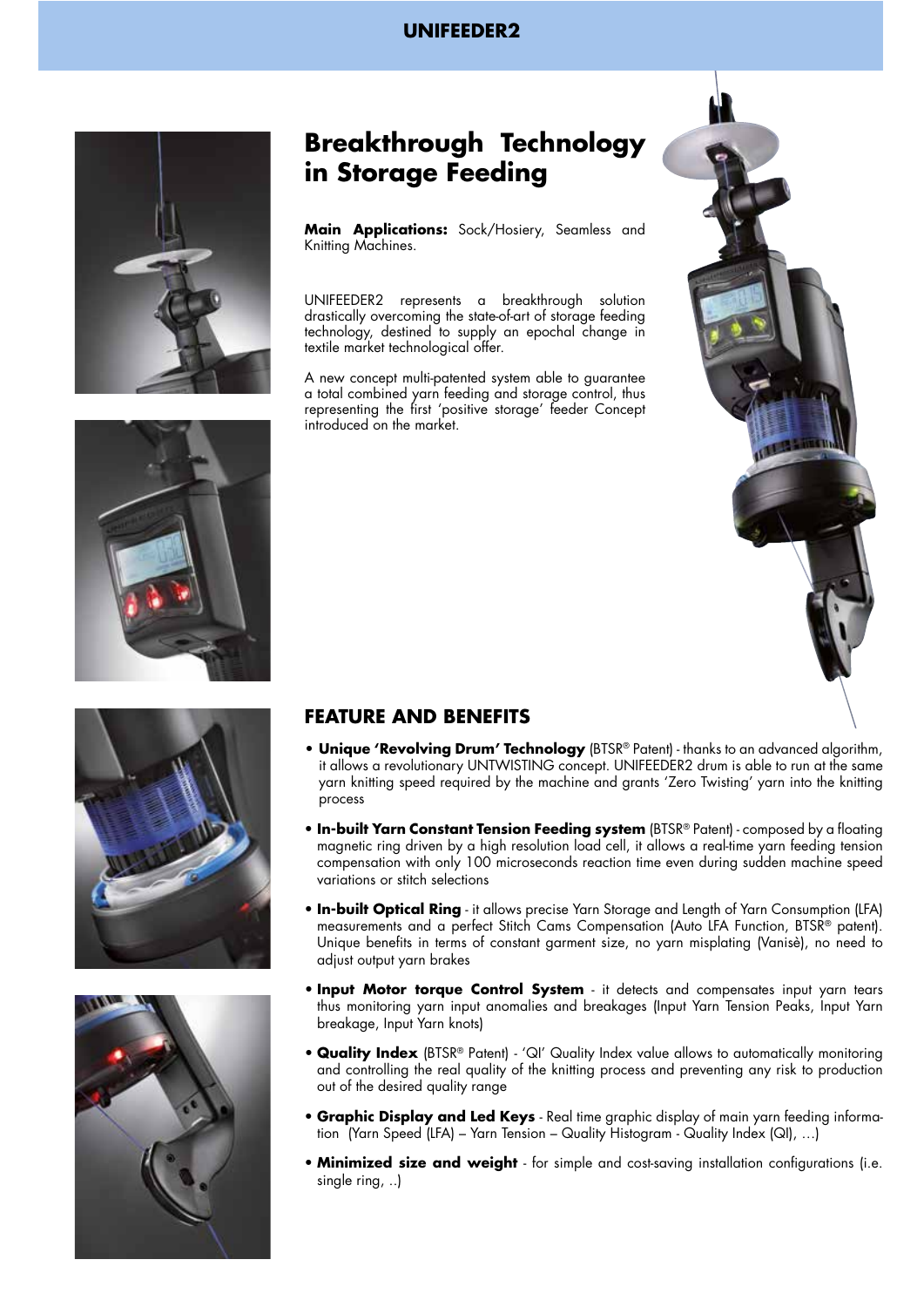#### **ROLLING FEEDER**

![](_page_4_Picture_1.jpeg)

## **The Universal Bare Spandex Feeding Solution**

**Main Applications:** Seamless and Knitting machines.

ROLLING FEEDER is the BTSR solution specifically designed and developed for Bare Elastomers Feeding Control, devised to impact seamless and knitting sectors habits and trends.

A unique solution on the market, thanks to its capability to combine in a single device the flexibility and user-friendly use of BTSR Constant Tension Feeding Technology with the product Top quality resulting from bare elastomeric yarns feeding at constant LFA/speed (BTSR® Patent).

![](_page_4_Picture_6.jpeg)

![](_page_4_Picture_7.jpeg)

![](_page_4_Picture_8.jpeg)

![](_page_4_Picture_9.jpeg)

### **FEATURE AND BENEFITS**

- **Self-Adaptive Technology** (BTSR® patent) run at constant tension yarn feeding (during 'start/stop' phases or strong yarn pattern selections) and automatically shift at constant LFA/ speed feeding (during garment production)
- **'MASTER-SLAVE' Working System** (BTSR® patent) possibility to select a group of units as Masters and a group as Slaves thus reproducing exactly the same MASTER behaviour and guaranteeing the absolute stitch matching
- **Based on Derulè Reeling-off System** it eliminates yarn 'twisting effect' (flat yarns) and guarantees the capability to feed elastomeric yarns at constant speed/LFA.
- **LFA Function** exact yarn consumption measuring (Length of Yarn Absorption, 0,1 mm resolution)
- **INC/DEC Function** possibility to INCreasing or DECreasing gradually the yarn tension / yarn LFA with a resolution of 0.1 gr. (0.1 m/min)
- **Graphic Display** real time reading of all necessary working data (yarn LFA, tension,...)
- **Production TOP Quality Standards** Top Stitch Matching and Yarn Plating Faults prevention in vanisè process.
- **Automatic 'Stretch Ratio' Control** combined with ULTRAFEEDER devices (Masters), ROLLING FEEDER (slaves) are able to work at a constant programmable 'stretch ratio'
- **Retrofittable** on any machine brand for factory production quality upgrade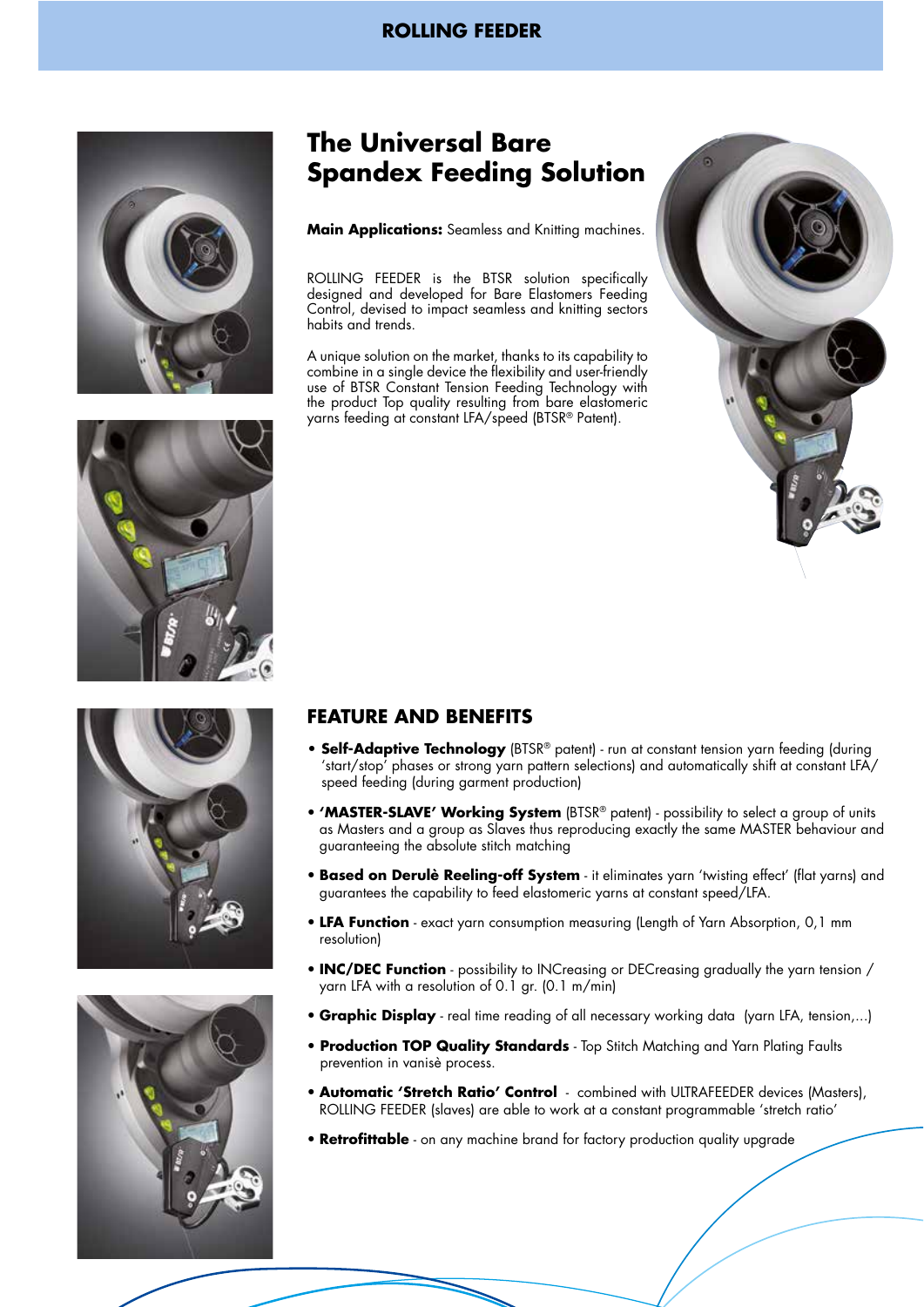#### **WINDING FEEDER**

![](_page_5_Picture_1.jpeg)

![](_page_5_Picture_2.jpeg)

**Main Applications:** Yarn Preparing Processes (Winding, Doubling, Copsing, Twisting, Texturing, Interlacing), Weaving Preparation (Creels, Warping,...)

WINDING FEEDER is the BTSR universal Yarn Control Feeding Solution able to satisfy the most demanding yarn preparation operators applicative needs.

Thanks WINDING FEEDER Full Digital Technology, the yarn feeding tension is kept constant during the whole winding process even in case of yarn package tension changes due to environmental conditions such as humidity, temperature, etc. or when the yarn packages are gradually emptying during the normal working process.

![](_page_5_Picture_6.jpeg)

![](_page_5_Picture_7.jpeg)

![](_page_5_Picture_8.jpeg)

![](_page_5_Picture_9.jpeg)

#### **FEATURES AND BENEFITS**

- **A Compact Solution** for every easy retrofitting and installation in machine available space
- **Constant output yarn tension guaranteed** in every working condition (in case of machine speed changes or when the yarn packages gradually get empty)
- **TOP Quality Guaranteed** Yarn tension spikes elimination on yarn packages and Excellent package density
- **Fully programmable** easy programming capability of main working parameters as yarn feeding tension values, INC-DEC values, % tolerances,... bringing High Versatility
- **All Yarns feeding capability** bare and covered elastomers, glass and carbon fibres, technical fibres, very thick yarns, ...
- **Production Money Saving** Yarn waste reduction, after warping process (all packages run out at same time)
- **Meter Counter** for a perfect yarn package measurement (0,1mm resolution)
- **Graphic Display** for easy real time working parameters monitoring
- **TARGET Function (with MATRIX On-board Terminal)** possibility to set a production target in meters with the relative automatic machine stop
- **Tension Profiler Function (with MATRIX On-board Terminal)**: yarn tension increment - decrement automatic function possibility during the working process phases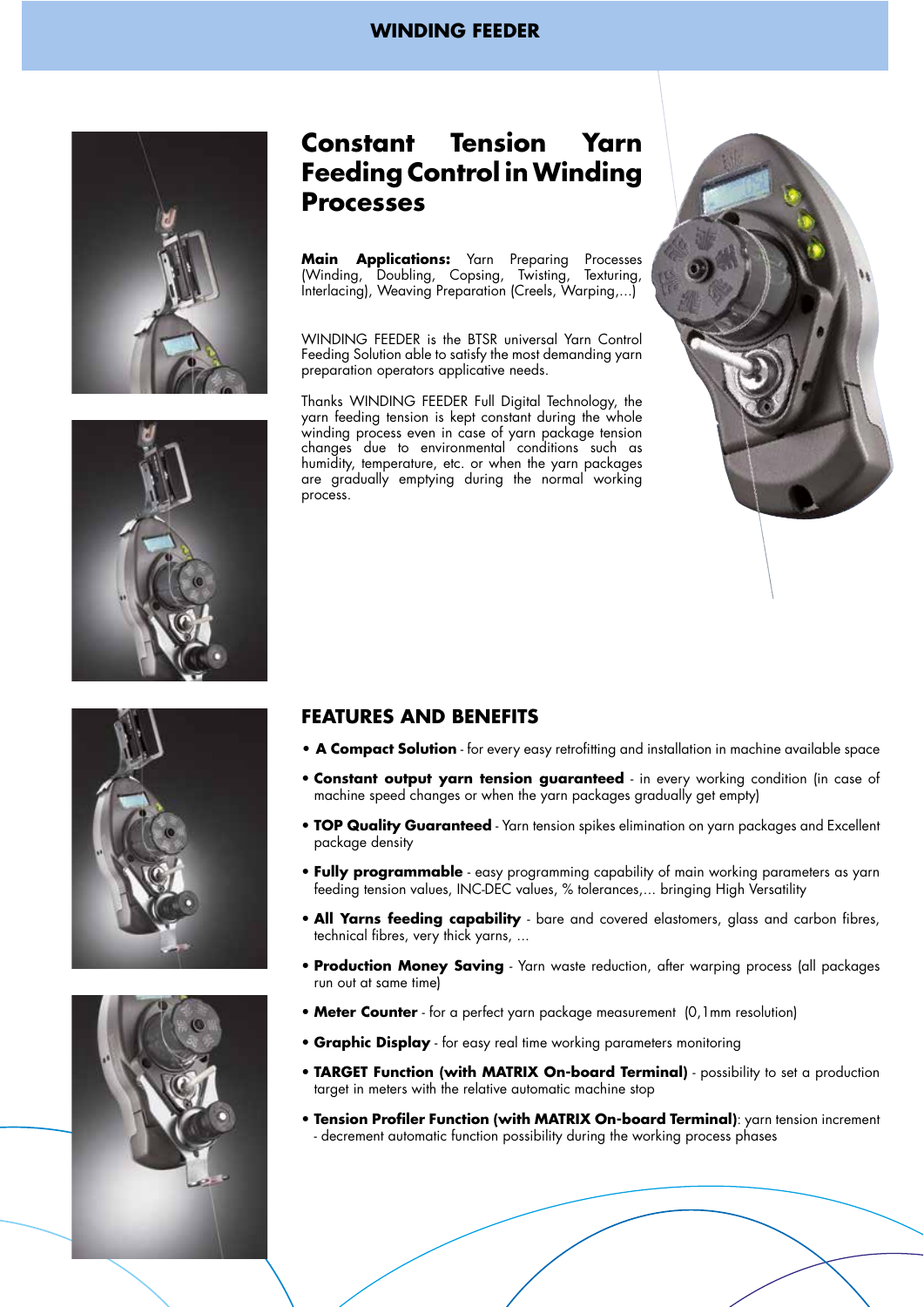# HIGH TECH SOLUTIONS

# IN YARN FEEDING **CONTROL**

#### **PROGRAMMABLE, SPACE SAVING, OEM INTEGRABLE**

Characterized by a design and ergonomics projected into the future, BTSR Yarn Feeding Solutions offer outstanding technical and operational performances, aimed at feeding with utmost precision any type of yarn with programmable tension ranges, depending on the reference application process.

BTSR has developed dedicated solutions for any kind of textile process, from yarn preparation to textile fabrics manufacturing (yarn treatment/preparation processes, hosiery and socks machines, large diameter and flat knitting machines, several types of looms - cotton, Raschel, label and ribbon production -, ...).

When destined to the OEM market, BTSR feeders are suited to being easily integrated into textile machines (e.g. automatic regulation of stitches cammes adjustment,...).

![](_page_6_Picture_7.jpeg)

#### **TOUCH SCREEN PRODUCTION PROGRAMMING AND MONITORING**

MATRIX TOUCH on-board Terminal is the latest BTSR Technology allowing advanced BTSR feeders programming and monitoring in the production line. Coming with Touch-screen and with Multi-language

technologies for user-friendly operations, MATRIX TOUCH is provided with Wifi and Ethernet interface.

Machine operator can easily download and upload identification data as well as program yarn operating tensions and measure the amount of yarn fed on the single positions.

MATRIX TOUCH allows the possibility to 'auto-learn' ('Selflearning' Function) and then control the programmed yarn consumption during the production process of a sample article.

- Compatible with BTSR APP EasyFeeder and PC-LINK Web Industry 4.0 tools
- Automatic Numbering Procedure and Feeding Devices Centralized Programming
- 'Articles Database' Creation And Storage
- Target Function
- Auto-LFA Function

![](_page_6_Picture_18.jpeg)